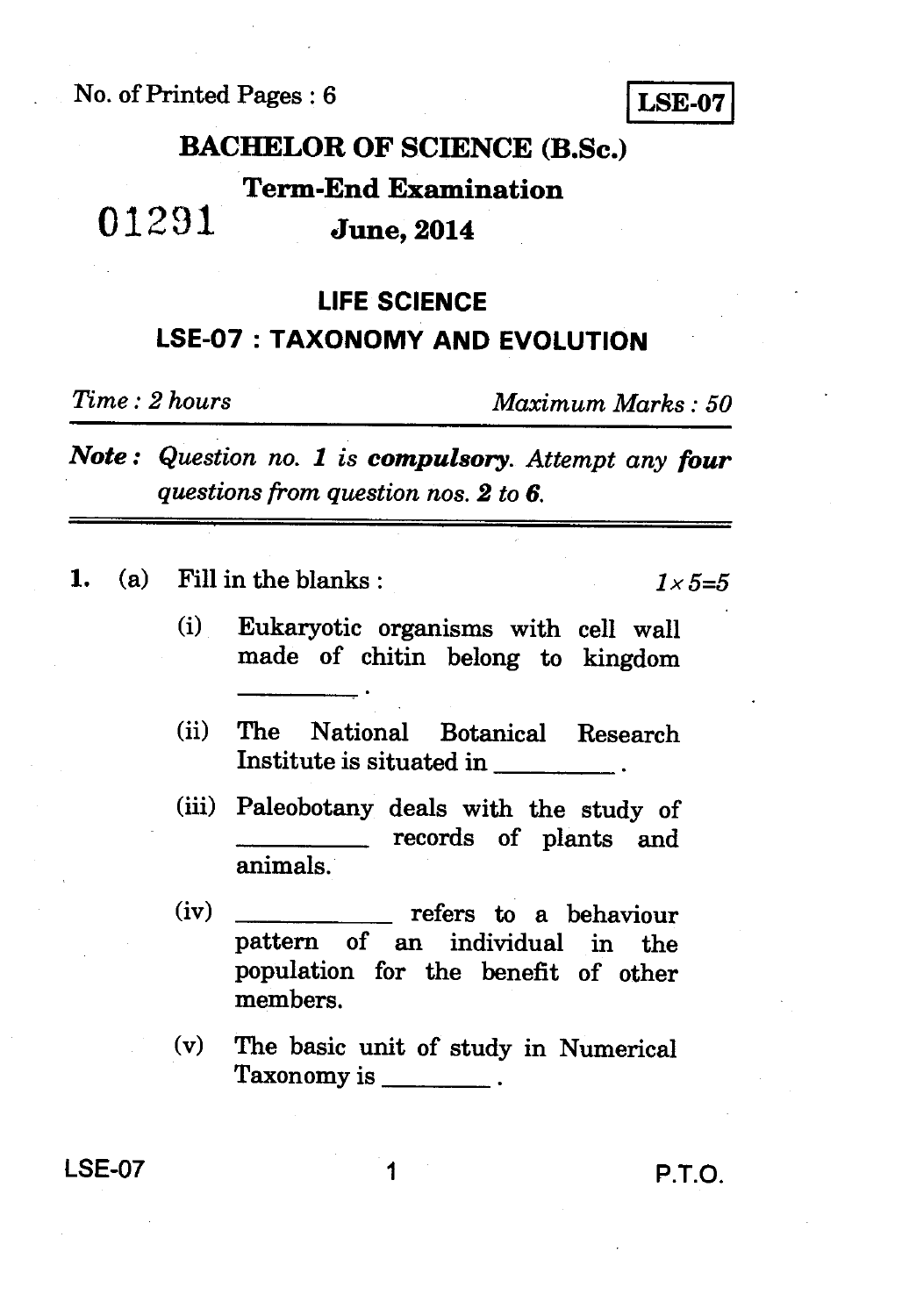(b) Define the following terms :  $1 \times 5=5$ 

(i) Herbarium

(ii) Type specimen

(iii) Vestigial organ

(iv) Peripatric speciation

(v) Semantides

- 2. (a) 'Industrial Melanism is an excellent model to demonstrate Natural Selection.' Briefly analyse and justify the above statement. 5
	- (b) What is ring species ? Explain with suitable example. 5
- 3. (a) Discuss the importance of giving scientific names to organisms. List the rules of binomial nomenclature. *2+3* 
	- (b) List the merits and demerits of Bentham and Hooker system of classification. 5
- 4. (a) What is a karyotype ? Explain with any two examples how it is useful in biosystematics. *5* 
	- (b) Critically evaluate the Lamarckian concept of evolution.  $5$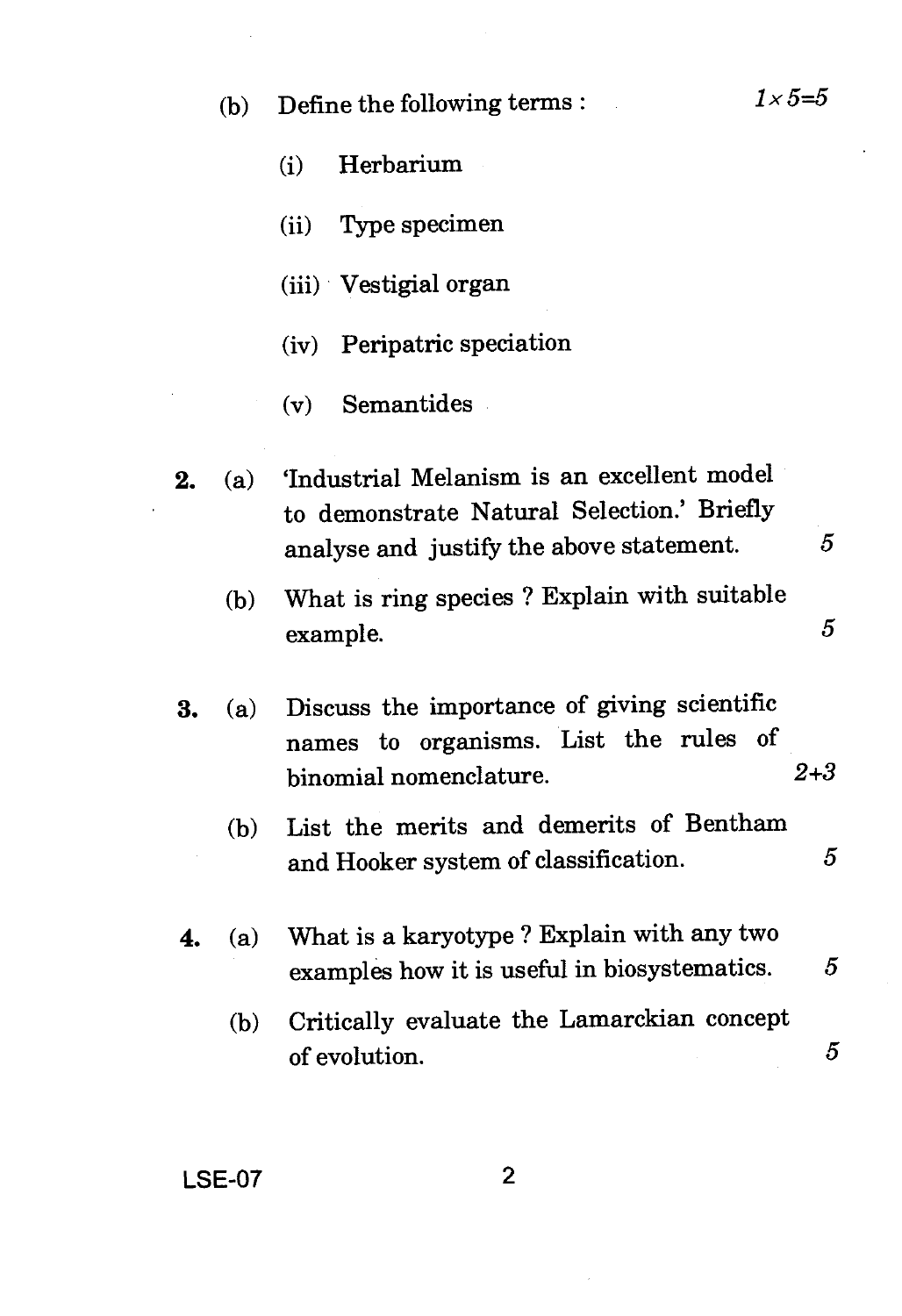- **5. (a) There is discontinuity in the geographical distribution of some species. Explain with suitable examples. 5** 
	- **(b) With the help of a suitable example explain how 'habitat preference of an organism promotes speciation.' 5**
- **6. (a) What are the main evolutionary trends in human evolution and how have they been responsible for the success of** *Homo sapiens sapiens ?* 
	- **(b) State three characteristics that showed that**  *Homo erectus* **could stand erect and three such characteristics that placed them closer to apes than humans.**

6

**4** 

**LSE-07 3 P.T.O.**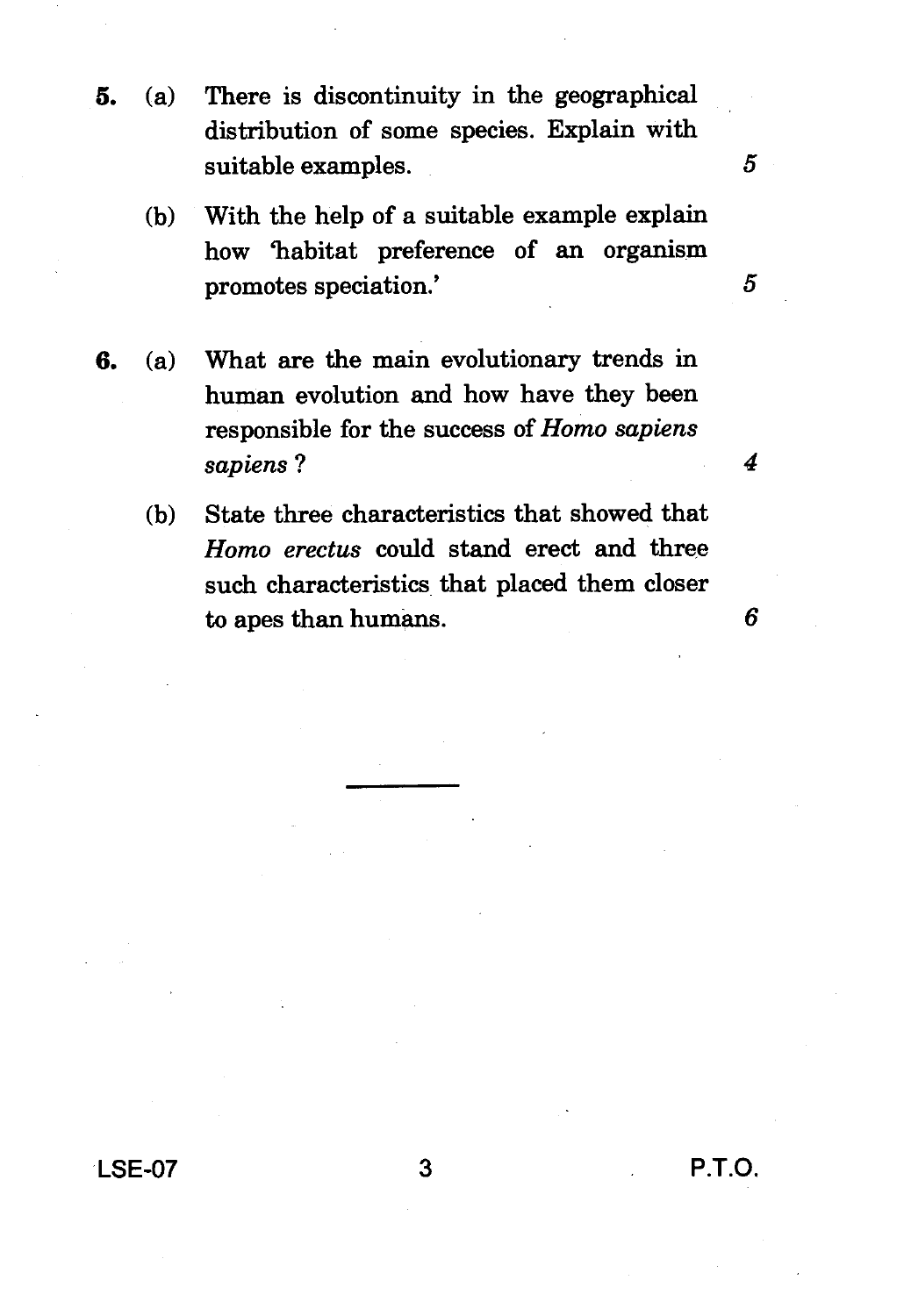एल.एस.ई.-07

विज्ञान स्नातक (बी.एस सी.)

सत्रांत परीक्षा

जून, 2014

## जीव विज्ञान

### एल.एस.ई.-07: वर्गिकी तथा विकास

समय : २ घण्टे

अधिकतम् अंक : 50

प्रश्न संख्या 1 अनिवार्य है । प्रश्न संख्या 2 से 6 में से किन्हीं नोट : चार प्रश्नों के उत्तर टीजिए ।

(क) रिक्त स्थानों की पूर्ति कीजिए : 1.  $1 \times 5 = 5$ 

- वे यूकैरियोटिक जीव जिनकी कोशिका-भित्ति  $(i)$ काइटिन से बनी है, \_\_\_\_\_ जगत में आते हैं।
- राष्ट्रीय वानस्पतिक अनुसंधान संस्थान  $(ii)$ में स्थित है ।
- (iii) पुरावनस्पति-विज्ञान में पौधों तथा प्राणियों के रेकार्डों का अध्ययन किया जाता है।
- (iv) जीवसंख्या (समष्टि) के किसी सदस्य जीव (व्यष्टि) के व्यवहार का ऐसा स्वरूप जो दूसरे सदस्यों को लाभ पहुँचाता है कहलाता है।
- (v) संख्यात्मक वर्गिकी में अध्ययन की आधारभूत डकार्ड को बाहते हैं ।

**LSE-07** 

4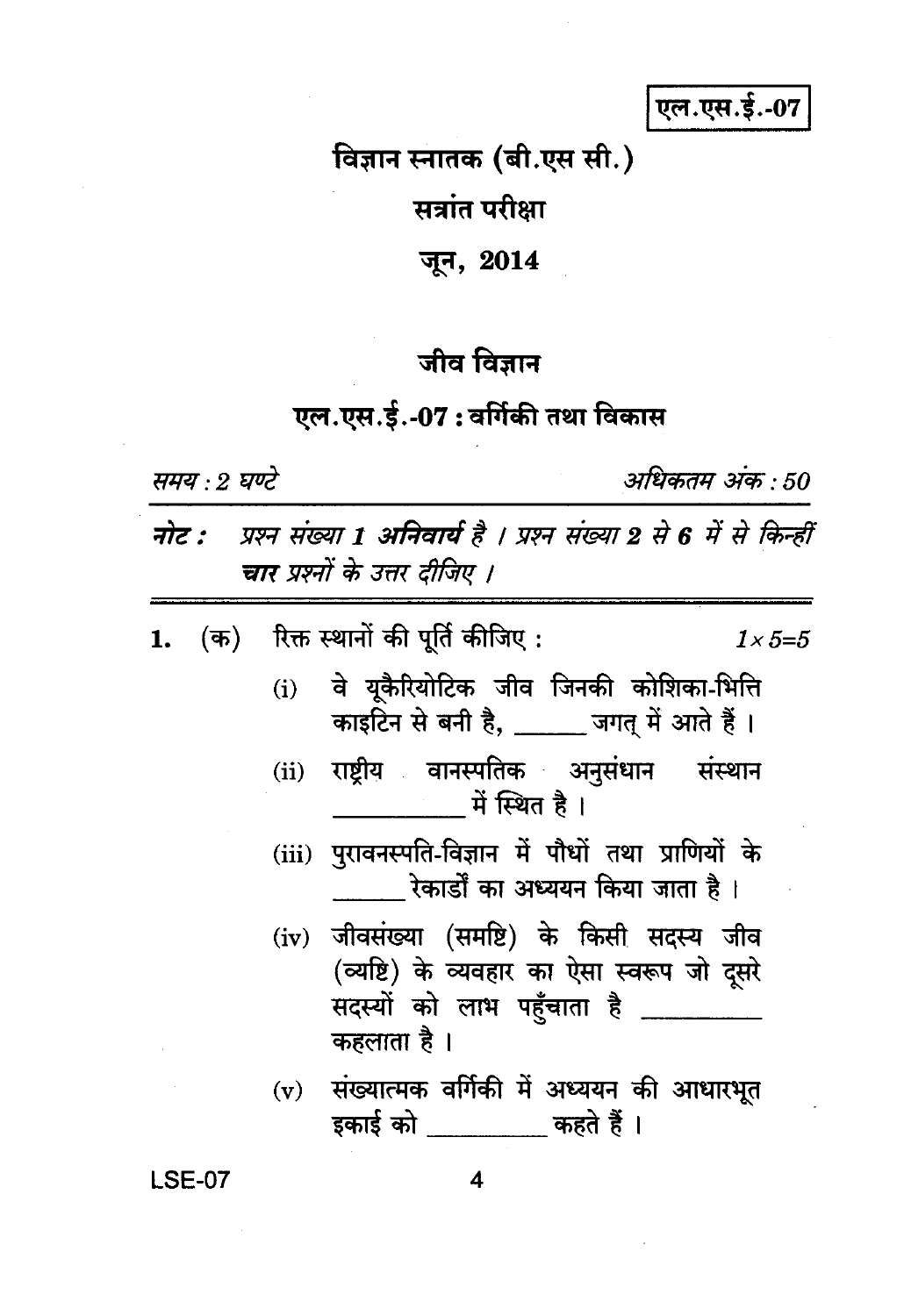निम्नलिखित शब्दों की परिभाषा दीजिए : (ख)

> हर्बरियम  $(i)$

 $(ii)$  टाइप नमूना

- (iii) अवशेषांग
- (iv) परिस्थानिक जाति उद्भवन
- $(v)$  सेमेंटाइड
- (क) 'औद्योगिक अतिकृष्णता प्राकृतिक वरण को व्यक्त  $2.$ करने का एक उत्तम उदाहरण (मॉडल) है ।' उपर्युक्त कथन का विश्लेषण कीजिए एवं इसे उचित सिद्ध कीजिए ।
	- (ख) वलय जाति क्या है ? उचित उदाहरण देकर समझाइए । 5
- (क) जीवों के वैज्ञानिक नामकरण का महत्त्व क्या है ? 3. द्विपद-नाम-पद्धति के नियमों की सूची बनाइए।  $2 + 3$ 
	- (ख) बैंथम व हकर की वर्गीकरण प्रणाली के गुणों एवं दोषों की सूची बनाइए । 5
- (क) केन्द्रकप्ररूप (कैरियोटाइप) किसे कहते हैं ? किन्हीं दो 4. उदाहरणों द्वारा समझाइए कि जैव-वर्गिकी में केन्द्रकप्ररूप किस प्रकार उपयोगी हैं।
	- (ख) लामार्कवादी विकासीय अवधारणा का आलोचनात्मक मूल्यांकन कीजिए ।

5

**LSE-07** 

 $1 \times 5 = 5$ 

5

P.T.O.

 $\overline{5}$ 

5